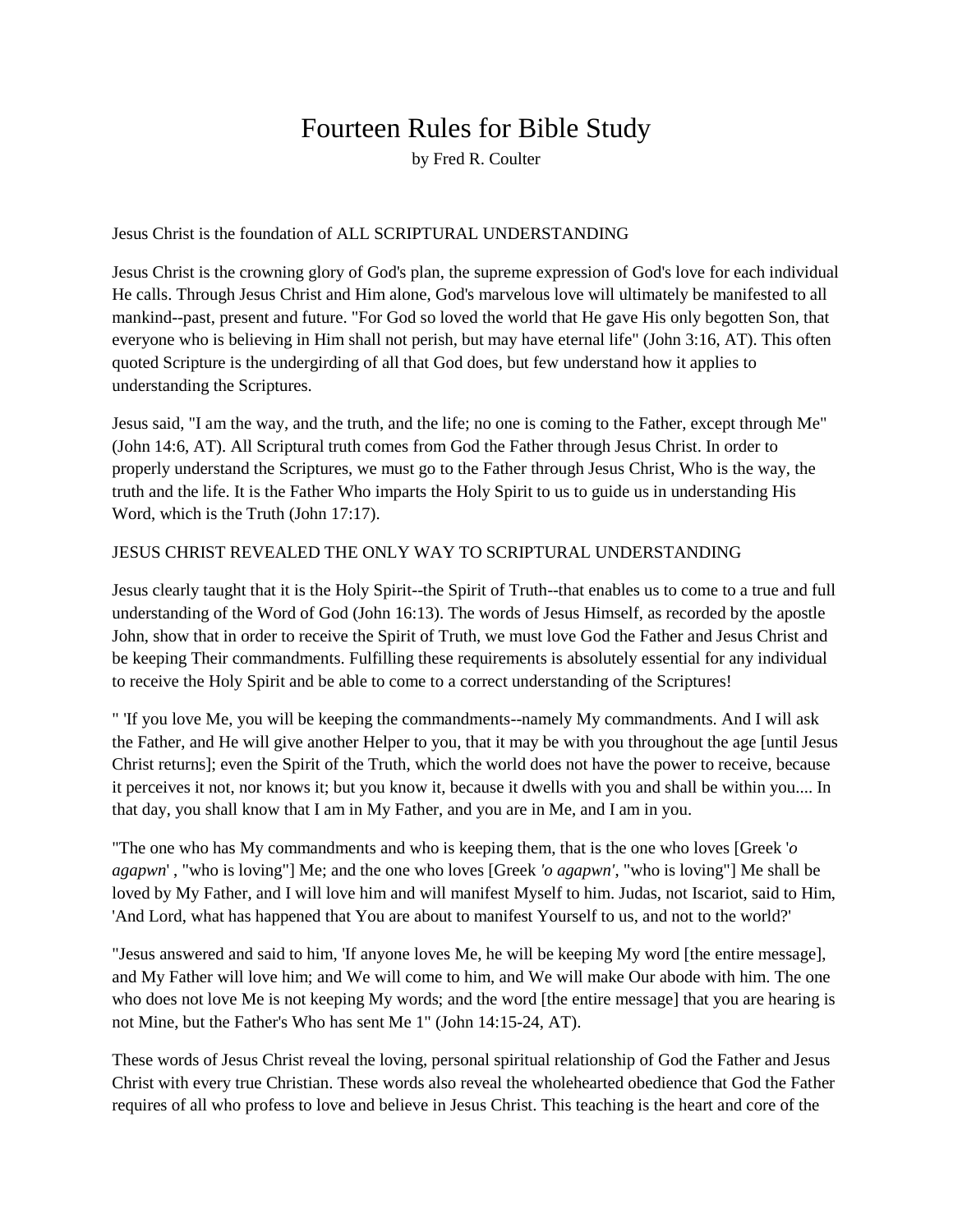love that God the Father gives to us through His Son, and the love that we, as true believers in Jesus Christ, show toward God. It is the daily way of life for a true Christian. If we love Jesus Christ, we will be keeping His commandments, and those commandments are from God the Father!

Not many professing Christians, whether ministers or laymen, are living in obedience to all the commandments of God. Jesus gave this warning for those who would be using His name and claiming His promises and blessings, professing to be His followers and teachers of the Word, but who would not be keeping the commandments of God: "Not everyone who is saying to Me, 'Lord, Lord,' shall enter into the kingdom of heaven; but the one who is doing the will of My Father Who is in heaven.

"Many will say to Me in that day, 'Lord, Lord, have we not prophesied through Your name? And through Your name have we not cast out demons? And through Your name have we not done many wonderful works?' And then I will profess to them, 'I never knew you. Depart from Me, you who are working lawlessness'" (Matt. 7:21 -23, AT).

The word "lawlessness" is translated from the Greek word *'anomoV' , anomos*, which means against law, or against law and commandment keeping. This kind of pseudo-Christianity, which uses Jesus' name but refuses to do the will of God, is not accepted by God the Father and Jesus Christ. The result of this pseudo-Christianity is death, not eternal life. And many, the vast majority of people, are following the broad path that leads to death-- exactly as Jesus said (Matt. 7:13 -14).

Those who are teaching and practicing a lawless pseudo-Christianity are doing the exact opposite of what Jesus said those who love Him will be doing: "If you love Me, you will be keeping the commandments- namely My commandments" (John 14:15, AT). The one who truly loves Jesus Christ will be keeping His commandments--yes, every one of His words, which He received from God the Father. That is the standard by which we can identify those who love God and those who do not.

Every commandment that God has given is based on love. Here is the greatest commandment of all: "You shall LOVE the Lord your God with ALL YOUR HEART, and with ALL YOUR SOUL, and with ALL YOUR MIND. This is the FIRST and GREAT commandment. And the second is like it: You shall love your neighbor as yourself. On these two commandments HANG ALL THE LAW AND THE PROPHETS" (Matt. 22:37 -40, AT). Without these two commandments, there would be no law, there would be no prophets, there would be no covenants, old or new. EVERYTHING GOD DOES IS BASED ON LOVE!

The apostle John expresses the love of God so clearly in his first epistle: "Beloved, we should be loving one another, because love is from God, and everyone who loves [Greek *o agapwn*, "who is loving"] has been begotten by God, and knows God.

"The one who does not love does not know God, because GOD IS LOVE! In this way the love of God was manifested unto us, that God sent His only begotten Son into the world, so that we might live through Him.

"In this act is THE LOVE: not that we loved God; rather, that He loved us and sent His Son as the propitiation for our sins…. And we have known and have believed the love that God has imparted unto us. GOD IS LOVE, and the one who is dwelling in love is dwelling in God, and God in him" (I John 4:7- 10,16, AT).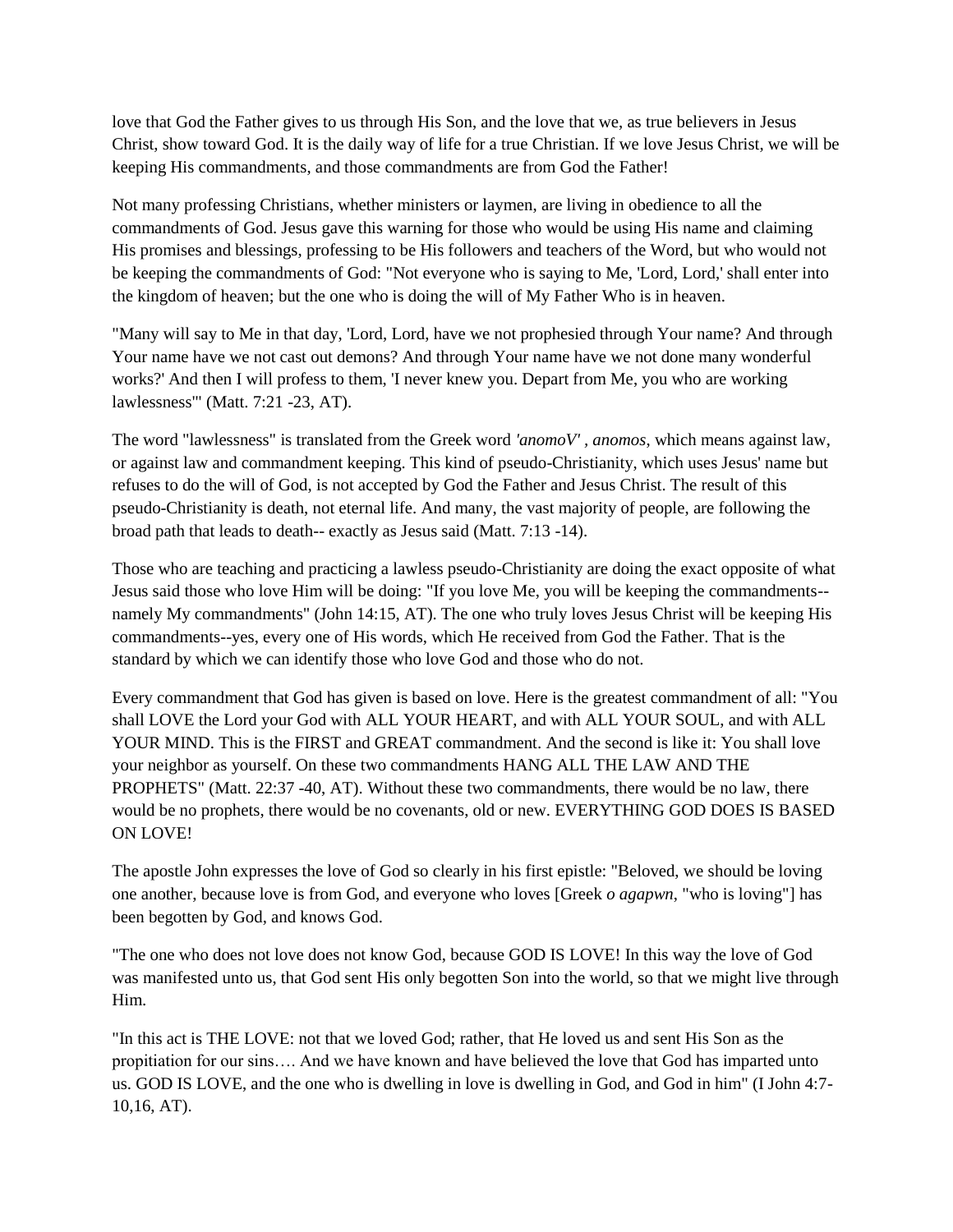This is the attitude of love, faith and obedience that we must show toward God the Father and Jesus Christ in order to understand the Word of God. Without this love for God and His Truth, a full understanding of the Scriptures can never be achieved!

### FIVE VITAL KEYS TO UNDERSTANDING THE WORD OF GOD

In addition to a loving, faithful and obedient attitude toward God, there are five major principles that are essential to a correct understanding of Scripture. These vital keys to understanding must always be kept in mind when we study the Word of God.

The first vital key is this: "All Scripture is God-inspired [God-breathed], and is profitable for doctrine, for conviction, for correction, for instruction in righteousness; so that the man of God is thoroughly equipped for every good work" (II Tim. 3:16 , AT).

Many who profess to study the Bible completely disregard this vital principle. Rather than seeking the truth of Scripture, they look for verses that appear to support their personal beliefs, but ignore those verses that clearly contradict their beliefs. This approach to study can never lead to understanding because it denies that every part of Scripture is inspired. Those who use this approach are exalting their own beliefs above the authority of Scripture.

When we study the Scriptures, we should always be careful to seek the true meaning of the words that were inspired by God. No study of the Scriptures should be designed to support the position of a doctrinal board, or to justify a time-honored church doctrine, or to "prove" a personal interpretation of the Scriptures. None of these motives are acceptable. And if these motives are involved, for whatever reason, do we think that God overlooks such deceptive use of His Word? If we think that we can fool God, we are only deceiving ourselves.

Let us not be guilty of such a presumptuous and self-righteous attitude toward the Word of God. Rather, let us humbly allow the inspired words of Scripture to correct us and instruct us in the true righteousness of Jesus Christ.

The second vital key to Scriptural understanding is clearly taught in Isaiah 28: "Whom shall He teach knowledge? And whom shall He make to understand doctrine? Them that are weaned from the milk, and drawn from the breasts [that is, fully grounded in the Word of God and not a spiritually immature Christian feeding only on the milk of the Word]. For precept must be upon precept, precept upon precept; line upon line, line upon line; here a little, and there a little" (Isa. 28:9-10, JPSA).

The book of Isaiah tells us that in order to understand doctrine, we must study the Scriptures line upon line and precept upon precept. This is exactly how we should study every doctrinal question. The New Testament confirms this approach to understanding the Word of God and establishing sound doctrine! "Be diligent to present yourself approved to God, a workman [in the Word of God], not being ashamed, straightly cutting [rightly dividing--precept upon precept, and line upon line] the Word of Truth" (II Tim. 2:15 , A T ).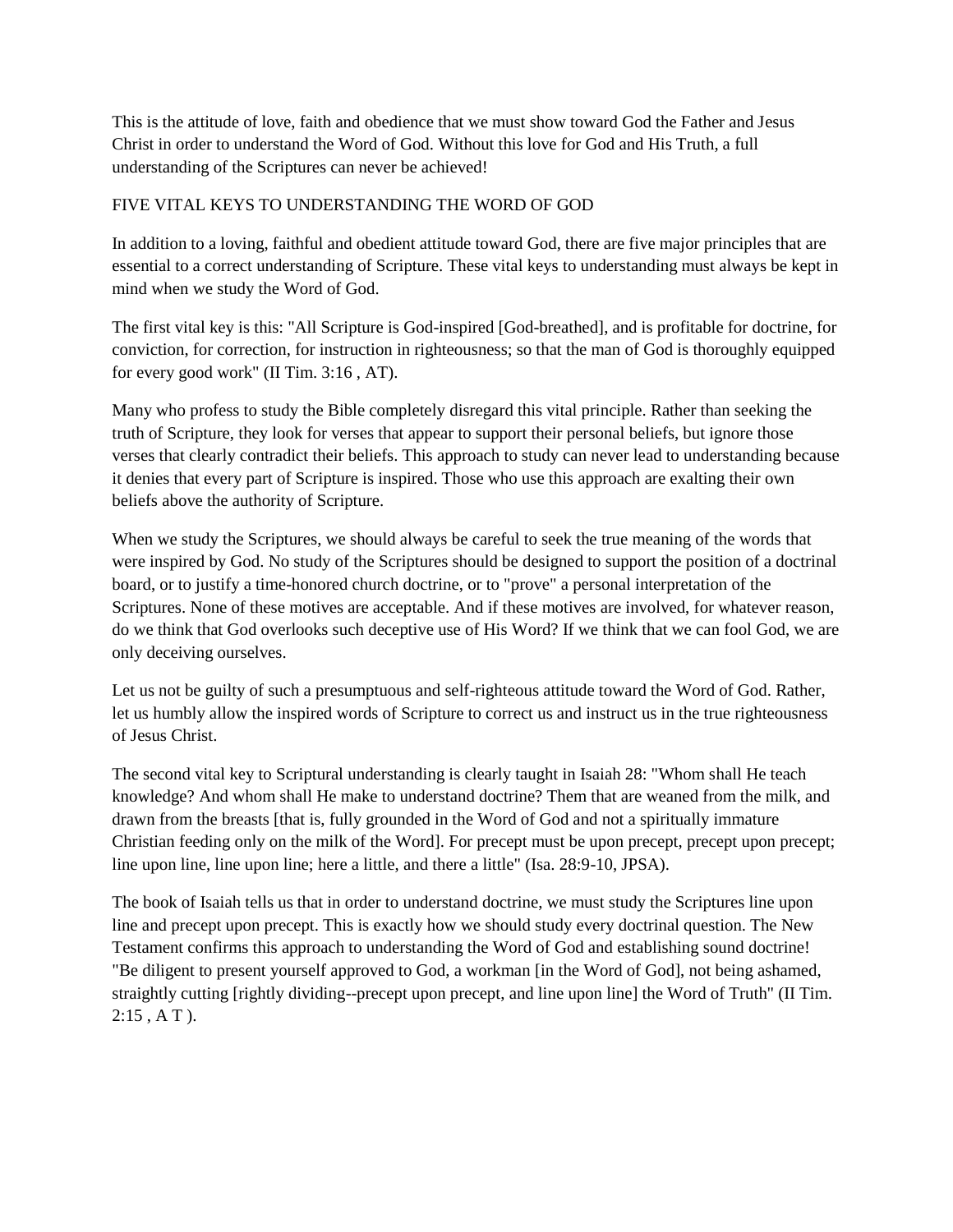In order to come to the knowledge of the Truth, we must always follow the Biblically outlined method of study--"straightly cutting" or "rightly dividing" the Word of God. Any other type of study is useless and all in vain! As Paul instructed Timothy, "Of these things put them in remembrance: I charge you before the Lord not to dispute about words to no profit, but to the subversion of those who are hearing" (II Tim. 2:14, AT).

This is exactly what many ministers and scholars have done in their doctrinal teachings because they have not rightly divided the Word of God! Whole congregations have been subverted by strivings and disputings over the meaning of key words that are used in Scripture. Some teachers and ministers have even engaged in redefining words--attaching their own personal interpretations and rejecting the authoritative definitions that are found in Hebrew and Greek lexicons. Anyone who undertakes such practices is "using the law unlawfully," as Paul said, and will end up teaching false, satanic doctrines that subvert the minds of their followers. Unfortunately, the landscape of religious history is filled with the bodies of people who have taught false doctrines, and the bodies of people who have embraced their teachings. Only by learning to rightly divide the Word of God will we be able to recognize and resist these false doctrines.

The third vital key to understanding the Scriptures is found in the second epistle of Peter, where we read, "Knowing this first [Greek protos--meaning the primary, or first and foremost thing], that no prophecy of Scripture is of one's own interpretation; because prophecy was not brought at any time by human will, but the holy men of God spoke as they were moved by the Holy Spirit" (II Pet 1:20-21, AT).

In today's world, we find many pseudo-teachers who are twisting the Scriptures and deceitfully using their own personal interpretations in order to persuade others to believe their false doctrines. To support their teachings, they may quote numerous Scriptures. To their listeners, their teachings sound very authoritative, but the way that they apply the Scriptures exposes their craftiness. They are using the same subtle methods of deception that Satan the devil uses.

Yes, even Satan the devil quotes Scripture! When Jesus Christ was being tempted by the devil in person, Satan did not hesitate to quote the Scriptures. "If You be the Son of God, cast Yourself down: for it is written, 'He shall give His angels charge concerning You, and in their hands they shall bear You up, lest at any time You dash your foot against a stone'" (Matt. 4:6, Psa. 91:11-12).

Satan correctly quoted this Scripture, but misapplied it in a crafty effort to tempt Jesus to jump from the pinnacle of the temple. Jesus resisted Satan's deception by rightly applying the Scriptures. He said, "It is written again, 'You shall not tempt the Lord your God' " (Matt. 4:7).

What is the lesson for us in this account? It is this: Those who quote the Scriptures correctly, but twist and misapply the meaning, are following Satan--not serving God! This example is recorded in Scripture as a warning for us to be on guard. The fact that a minister or teacher may continually quote the Scriptures does not guarantee that he is teaching the truth. SCRIPTURE THAT IS QUOTED ACCURATELY IS OFTEN MISAPPLIED TO TEACH FALSE DOCTRINE!

True servants of God do not use such deceitful tactics. The apostle Paul wrote of his ministry, "Rather, we have renounced the hidden things of dishonesty, not walking in craftiness [that is, having a hidden agenda], nor handling the Word of God deceitfully [falsely applying the Scriptures], but by the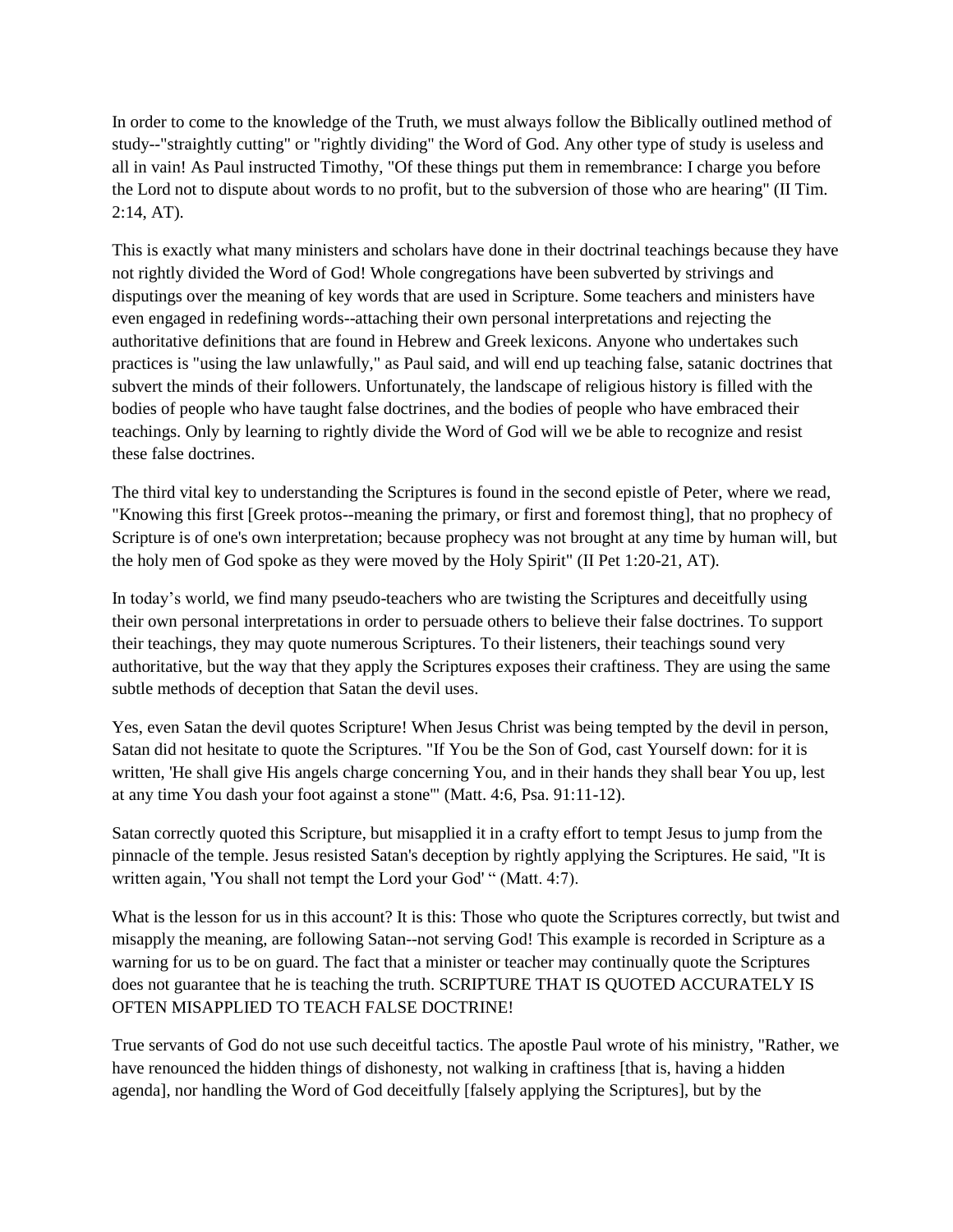manifestation of the Truth, we are commending ourselves to everyone's conscience before God" (II Cor. 4:2, AT).

Those who are truly serving God will not deceitfully use Scripture to promote their own ideas and personal interpretations. They will seek to understand and teach the true meaning of the words that God inspired by the power of His Holy Spirit.

The fourth vital key to understanding the true teachings of Scripture is found in Paul's instructions to the Thessalonian believers: "Prove all things; hold fast that which is good" (I Thes. 5:21 ).

The command to "prove all things" is a lifelong responsibility for every true believer. We, as individual Christians, must continually be testing every teaching that we read or hear by carefully studying the Scriptures. The Bereans were commended because they diligently searched the Scriptures: "And these were more noble minded than those in Thessalonica [the unbelieving Jews, who immediately rejected the apostle Paul's teaching that Christ was raised from the dead], who [the Bereans] received the word with all readiness of mind and were examining the Scriptures daily to see if these things were so" (Acts 17:11, AT).

The account in the book of Acts reveals that the Bereans were diligently studying the Scriptures to prove whether or not the things they had heard were true. They did not react with blind emotion and refuse to consider the teachings of Paul. Rather, they carefully examined the Scriptures and proved to themselves that Paul was, in fact, preaching the true message of God.

We, like the Bereans, must diligently search and examine the Scriptures in order to discern true doctrine from false doctrine. As we apply our minds to this effort, we will become skillful in using the Scriptures- no longer feeding on the "milk" of the Word but able to handle "strong meat." If we do not exercise our minds and learn to discern truth from error, we will not become spiritually mature Christians. "For everyone that uses milk is unskillful in the word of righteousness: for he is a babe. But strong meat belongs to them that are of full age, even those who by reason of use have their senses exercised to discern both good and evil" (Heb. 5:13 -14).

Too many Christians have remained as spiritual infants because they have transferred their God-given responsibility to discern truth from error to a minister or church board. Their ministers have told them that they, the laity, are incapable of understanding the Scriptures and must submit to the doctrinal decisions of their church leaders, who alone can interpret the Scriptures. But it was never God's intention that we, as individual believers, place our trust in human leaders who claim sole authority to establish doctrine. Christians who have done so have left themselves open to grievous deception. They have forgotten the many warnings throughout the New Testament to be on guard against false teachers and false apostles who make a pretense of serving God. The apostle Paul warned, "For I know this, that after my departing shall grievous wolves enter in among you, not sparing the flock. Also of your own selves shall men arise, speaking perverse things, to draw away disciples after them" (Acts 20:29 -30).

Likewise, the apostle Peter strongly admonished the brethren. "But there were also false prophets among the people, as indeed there will be false teachers among you, who will stealthily introduce destructive heresies, denying the Lord who bought them and bringing swift destruction upon themselves. And many people will follow as authoritative their destructive ways; and because of them, the way of the Truth will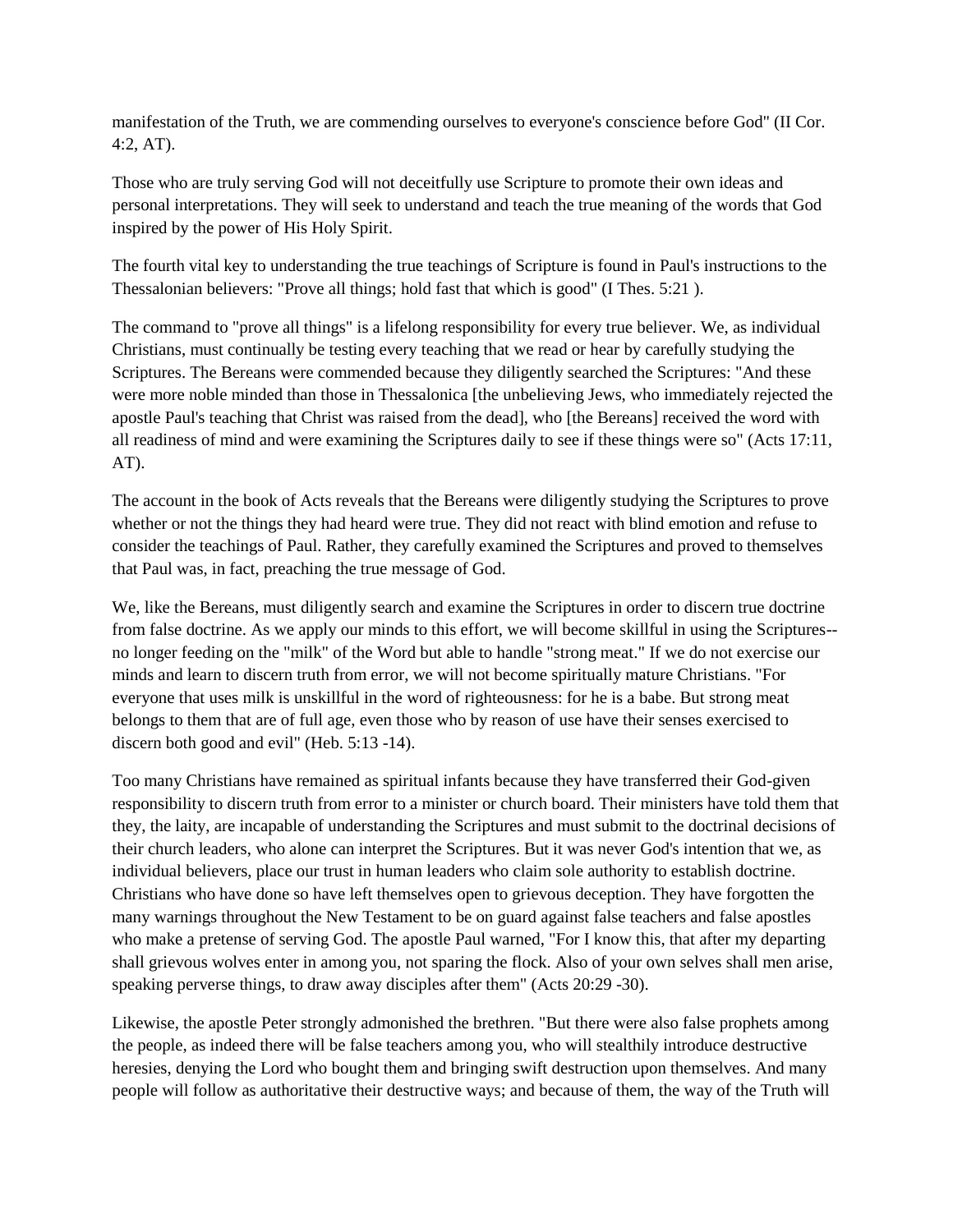be blasphemed. Also, through insatiable greed they will with enticing messages exploit you for gain; for whom the judgment of old is in full force, and their destruction is ever watchful" (II Pet. 2:1-3, AT)

True to the warnings of Paul and Peter, many Christians in the New Testament churches were subverted and drawn away from the true doctrines of Scripture because they neglected to "prove all things" and did not test and try the teachings of these false apostles. But the church at Ephesus did not forget the warnings and admonitions of Paul and Peter, as well as the other true apostles. In the book of Revelation, Jesus Christ commended the Ephesian believers because they tried and tested those who falsely claimed to be apostles and proved them to be liars. "I know your works, and your labor and your endurance, and that you cannot bear those evil ones; but you have tested those who declare themselves to be apostles, and are not, and you discovered them to be liars" (Rev. 2:2, AT).

Since these false apostles professed to be ministers of Jesus Christ, we can be sure that they quoted the Scriptures. Their false doctrines must have sounded very authoritative and very convincing, because they succeeded in undermining the faith of many New Testament Christians. How was the church at Ephesus able to withstand this powerful deception? If the Ephesian brethren had not been exercising their senses to discern truth from error, they would not have recognized these men as false apostles. But because the brethren at Ephesus were skillful in using the Scriptures, they were able to discern that these men were not teaching the true doctrines of Jesus Christ.

Like the brethren at Ephesus, Christians today must constantly be on guard against false ministers whose Scriptural-sounding teachings are actually a perversion of the true doctrines of Scripture. It is our personal responsibility as Christians to test and try the teachings of every minister, teacher or scholar by carefully examining the Scriptures. By following the Scriptural command to "prove all things," we can learn to recognize and reject false doctrine, and we will be able to stand fast in the true doctrines of Jesus Christ.

The fifth vital key to remember when we study Scripture is that we must be led by the Holy Spirit. The Word of God is called the Word of Truth. Furthermore, it is the Spirit of Truth that teaches us all things. The Bible makes it clear that the Spirit of Truth works hand in hand with the Word of Truth to give us the understanding God wants us to have. Jesus said, "But the Helper, the Spirit of Truth, which the Father will send in My name, that one will teach you ALL THINGS, and will bring to your remembrance all things that I have told you" (John 14:26, AT). This is the promise Jesus gives to all who repent and are converted in their hearts and minds by the Holy Spirit.

It is not possible for the unconverted human mind, which is deceitful above all things (Jer. 17:9), to come to the knowledge of the Truth of God. In fact, the carnal mind is enmity (that is, hostile) toward God and is not willing to be subject to God's laws ( Rom. 8:7). The Word of Truth and the Spirit of Truth cannot work hand in hand with the carnal mind of deceit. Regardless of how brilliant or how great the intellect may be, God's Truth is not understood through human wisdom and rationale. It is only through the Spirit of God that the Word of God can be understood.

Paul taught that it is not through human rationale or intellect that we are able to come to the knowledge of the Truth, but by and through the SPIRIT OF GOD. "But according as it has been written, 'There are things that the eye has not seen, and the ear has not heard, and have not entered into the heart of man, but which God has prepared for those who love Him.'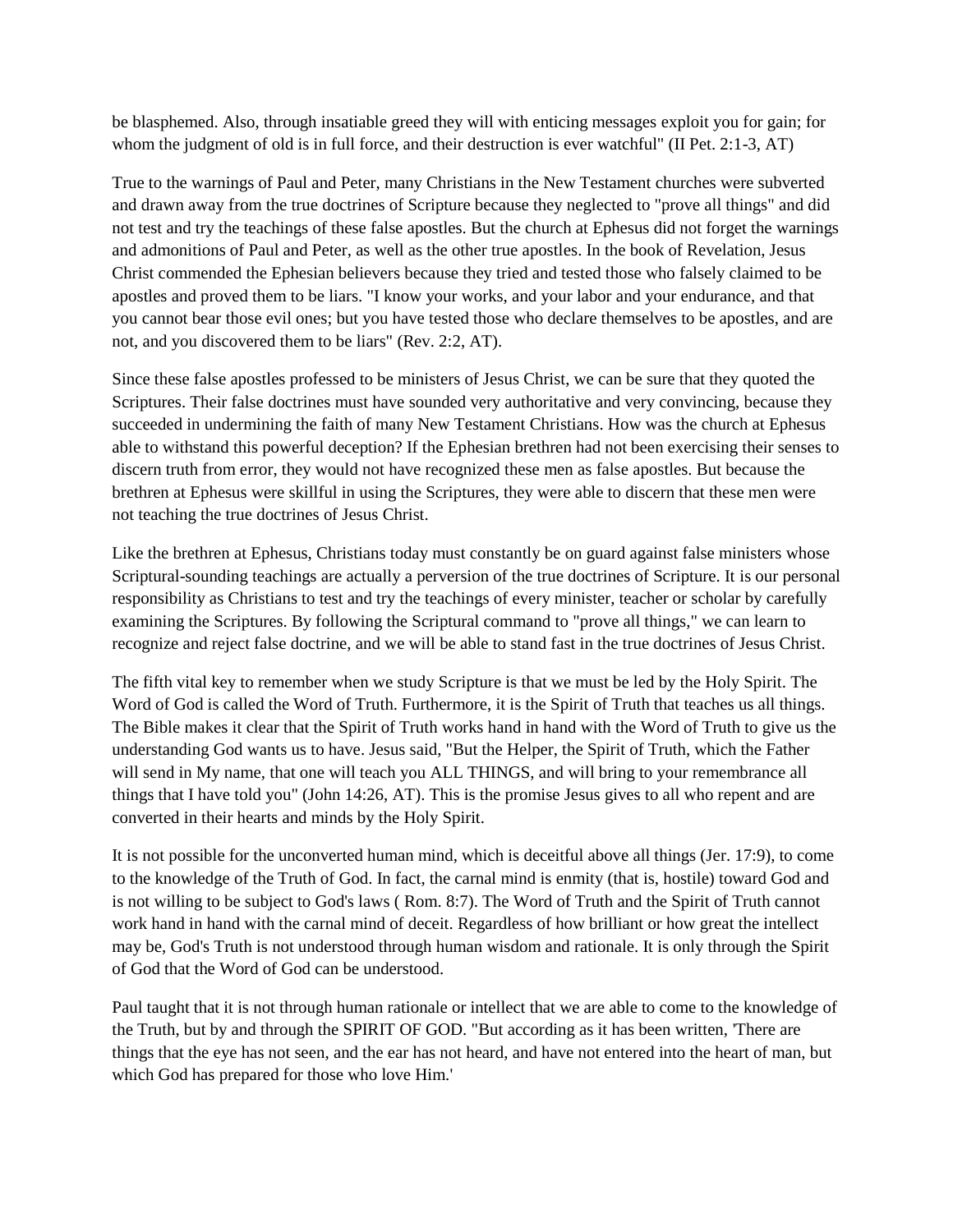"But God has revealed them to us by His Spirit; FOR THE SPIRIT SEARCHES ALL THINGS, EVEN THE DEPTHS [the deep things] OF GOD. For who of men knows the things of a man, except the spirit of man which is in him? In exactly the same way also, the things of God no one knows, except by the Spirit of God.... Which things we also speak, not taught in words of human wisdom, but in those words taught of the Holy Spirit, comparing [communicating] spiritual things by spiritual means. But the natural man [the carnal mind without the Holy Spirit of God] receives not the things of the Spirit of God, for they are foolishness unto him, and he cannot know them, BECAUSE THEY ARE SPIRITUALLY DISCERNED AND UNDERSTOOD" (I Cor. 2:9-14, AT).

Without the Holy Spirit of God, no human being--no matter how intelligent--can understand His Word! And even individuals who have received the Holy Spirit from God are beset by obstacles that can keep them from coming to a full understanding of the truth. Too many Christians become caught up in the politics of religion, or the power structure of an ecclesiastical hierarchy, or the approved doctrines of their church, or they have submitted to humanly devised church authority, or they have blindly accepted the teachings of so-called Biblical scholars, and they are not able to open-mindedly study and completely understand the spiritual truth of God's Word.

The Holy Spirit cannot guide us into all truth unless we diligently study the Scriptures with an open mind, unhindered by the ideas and doctrines of men. Christians who look to the authority of men rather than to Scripture are easy prey for ministers and teachers who profess to serve God but are not obeying His commandments and are not teaching the Truth.

## A DIRE WARNING AGAINST THE DISOBEDIENT AND THOSE WHO TEACH FALSE DOCTRINE

The book of Deuteronomy contains a prophecy of Jesus Christ's ministry coupled with a dire warning against those who refuse to obey His words and those who teach false doctrine in His name: "I will raise them up a Prophet [Jesus Christ] from among their brethren, like unto you [Moses], and will put My words in His mouth; and He shall speak unto them all that I shall command Him. And it shall come to pass that whosoever will not hearken unto My words [listen attentively to obey] which He shall speak in My name, I will require it of him [hold him accountable unto judgment]" (Deut. 18:18-19). This warning applies to every human being, but particularly to those who are claiming to follow Jesus Christ!

The following verse pronounces even more severe judgment upon those who are teachers, or claim to be teachers, of the Word of God. Notice what God warns: "But the prophet [anyone who is teaching], which shall presume to speak a word in My name, which I have not commanded him to speak, or that shall speak in the name of other gods [false doctrines palmed off as true teachings of God], even that prophet shall die" (Verse 20).

Jesus Himself, the Prophet Who was to come, repeated the same warning! "Now if anyone hears My words and does not believe [to obey], I do not judge him, because I did not come [at that time] to judge the world, but that I might save the world. The one who is rejecting Me and who is not receiving My words, has one who judges him. The word [the entire message--all the words of Jesus Christ] which I have spoken, that shall judge him in the last day. For I have not spoken from Myself [He taught nothing on His own initiative], but the Father Who has sent Me, He Himself gave Me commandment, what I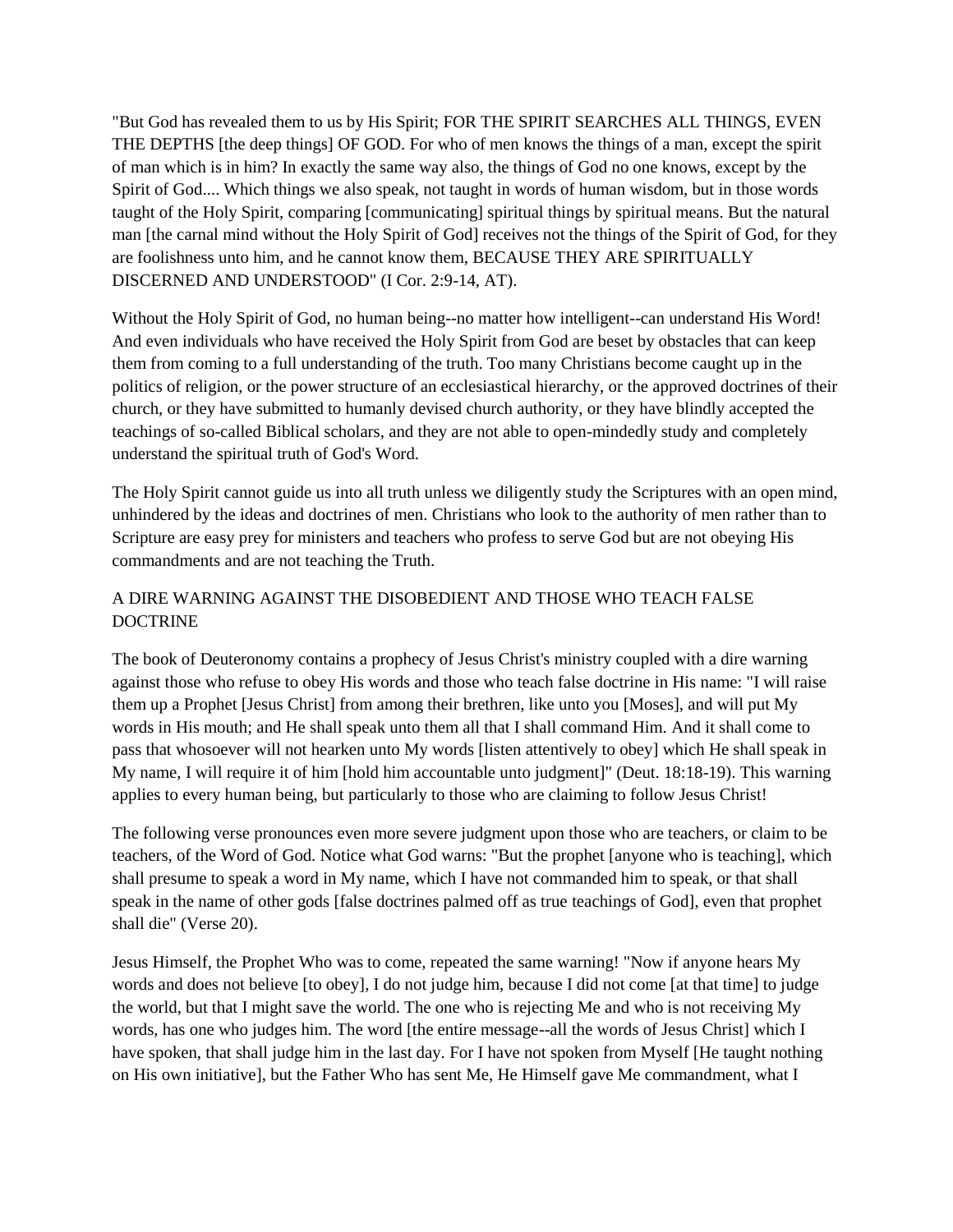should say and what I should speak. Now I know that His commandment is eternal life" (John 12:47 -50, AT).

God Himself inspired Jesus Christ to speak these words and caused them to be preserved for us today. Anyone who presumptuously rises up against God and His Word, by misapplying the Scriptures and teaching false doctrine, already has the judgment of God pronounced against him.

Today, the churches of God--and all professing Christians in the world--are being assaulted with false teachings. These teachings are being received and believed because people cannot endure sound doctrine. They cannot sit still and listen to the wholesome words of Jesus Christ.

This decadent spiritual condition was prophesied by the apostle Paul. "For the time will come [and the time is now] when they will not endure [be willing to listen to] sound doctrine; but according to their own lusts they will heap to themselves many teachers because of having itching ears for unsound doctrine. Now on the one hand, they will turn away their ears from the Truth [God's Word is the Truth]; and on the other hand, they will turn aside [from the way of the Lord) unto fables [deceptive false doctrines]" (II Tim. 4:3-4, AT).

Many in the churches of God today are falling prey to this deception. At the present time a great number of members and ministers are being swept away with every new wind of doctrine. Although some have attended and served in their churches for many years, they are not spiritually grounded because they have not been diligently studying the Scriptures. As a result, while they may think that they are able to discern truth from error, they are woefully ill-equipped to recognize these clever, subtle, "truth-sounding" false doctrines. While they should have been trained and grounded in the Scriptures, they have not been. They have only been feeding on the milk of the Word and consequently have remained in a state of spiritual infancy. As Paul admonished, "For truly when you ought to be teachers by this time, you again have need for someone to teach you what are the elements of the beginnings of the oracles of God, and have need of milk and not strong meat. For everyone who is partaking of milk is unskilled in the word of righteousness, because he is an infant" (Heb. 5:12 -13, AT).

Christians who are not spiritually mature are ripe to be carried about with every wind of doctrine. They are like dry leaves, caught up in a whirlwind, swirling and spinning around. Because they are oblivious to their weak spiritual condition, it is easy to get caught up in false doctrines that seem to be right but in reality are so wrong. The most clever deception that Satan has devised is false doctrine that sounds blessedly true.

This is what Christians are facing today--many cleverly devised false doctrines, more fitly called fables or myths. It is not sufficient simply to proclaim that a doctrine is true, or to denounce a doctrine as false. Those who truly want to follow Christ need to study sound doctrine and know and understand the Truth and why it is true. And we must know and understand false doctrine and why it is false.

Unless we are able to discern truth from error, we will end up straying from the narrow pathway of God's Word, that leads to eternal life. To keep from following the broad way to destruction, as so many have, we need to be diligently studying the Word of God, following all the Biblical principles and rules for discerning the true meaning of Scripture. Please read the Fourteen Rules for Bible Study in the next section. These present a step-by-step, systematic method for proper Bible study.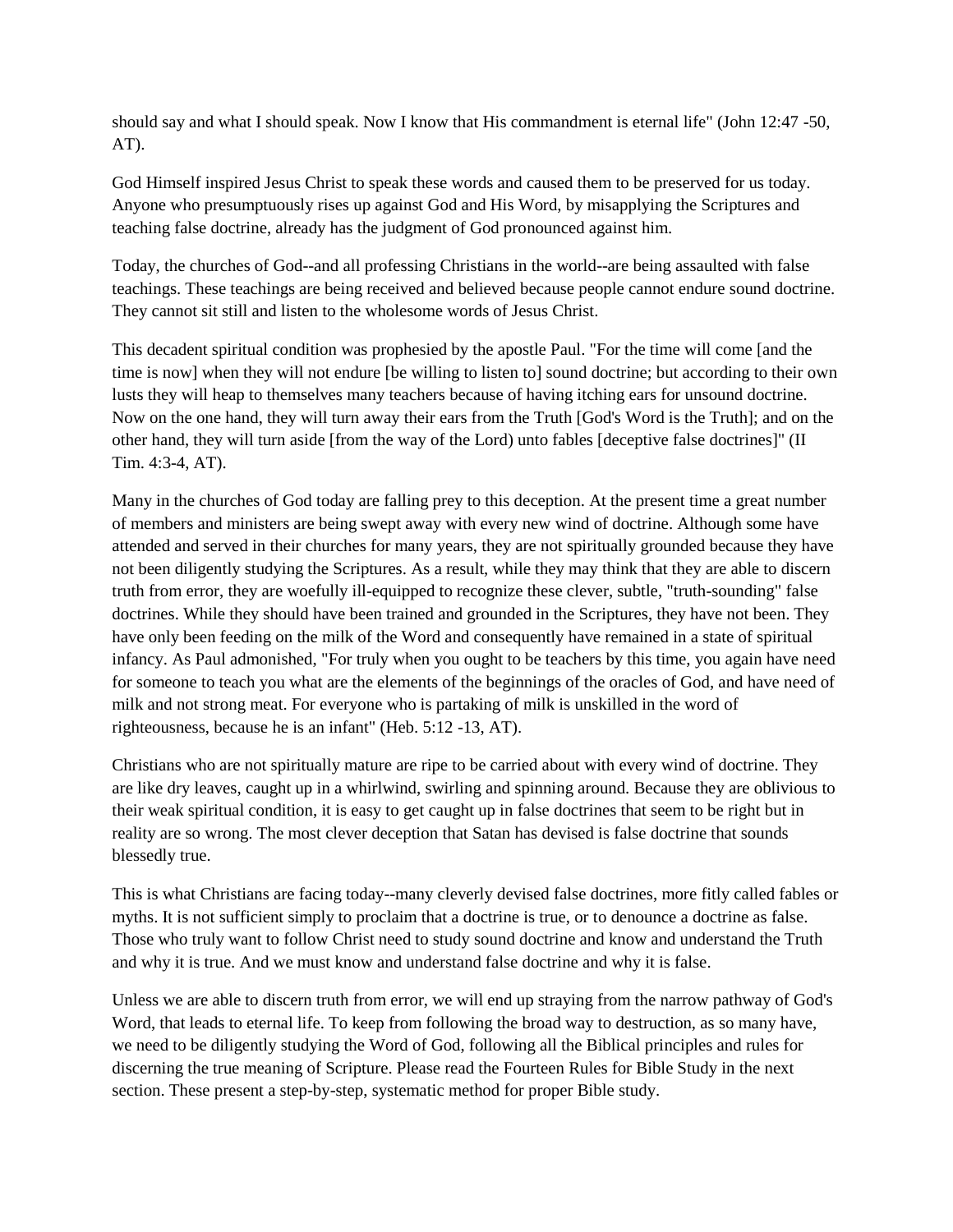Few Christians think of themselves as students, but every true Christian is a disciple of Jesus Christ. The word "disciple" means "learner," or "student." As students of Jesus Christ, we should be daily studying His teachings. We should not be following the doctrines and traditions of men, regardless of how authoritative they may appear to be. Nor should we base our beliefs on Biblical commentaries or other writings of men. We should strictly follow the Word of God, rightly dividing it and putting line upon line and precept upon precept. Only by studying the Scriptures in this manner can we come to a full understanding of the Truth.

Knowing that we must engage in serious, in-depth study of the Scriptures, we may have questions as to which version of the Bible we should use, especially for doctrinal study. Numerous translations of the Scriptures are available to us today, and new versions continue to be published. The modern versions may be very attractive because they are easier to read than the older versions with their archaic words and expressions. However, these modern versions generally cannot be relied on for doctrinal study because they do not closely follow the original text. In some of these versions, thousands of words have been omitted.

In spite of repeated claims, the King James Version is promoted as the most accurate English Bible. However, that is not correct. The most accurate English Bible today is [The Holy Bible In Its Original](http://www.churchathome.org/bible-special-offer.html)  [Order—A Faithful Version with Commentary.](http://www.churchathome.org/bible-special-offer.html) All the errors of the KJV, of which there are hundreds, have been corrected in this new version of the Bible.

In undertaking a Scriptural study of any doctrinal subject, we should thoroughly examine every verse and passage concerning the subject. If the meaning of the text is questionable or the English phrasing is unclear, it may be necessary to pursue a detailed study of the original language, Hebrew or Greek, in order to determine the precise meaning of the original inspired words. This approach will give us a clear understanding of what the Bible is actually teaching and will enable us to arrive at a correct understanding of any doctrinal subject. The Fourteen Rules for Bible Study listed below will provide a systematic method for understanding all the essential doctrines of Scripture--even the most difficult ones.

#### **FOURTEEN RULES FOR BIBLE STUDY**

1) Begin with Scriptures that are easy to understand.

2) Let the Bible interpret and prove the Bible. Don't look for what you want to prove; look for what the Bible actually proves.

3) Understand the context--the verses before and after, the chapters before and after. Does your understanding of a particular verse harmonize with the rest of the Bible?

4) Understand the original language, Hebrew or Greek. Never try to establish dogmatic doctrine or teachings by using Strong's Concordance. It can be helpful at times, but it is extremely limited.

5) Ask, what does the Scripture clearly say?

6) Ask, what does the Scripture not say?